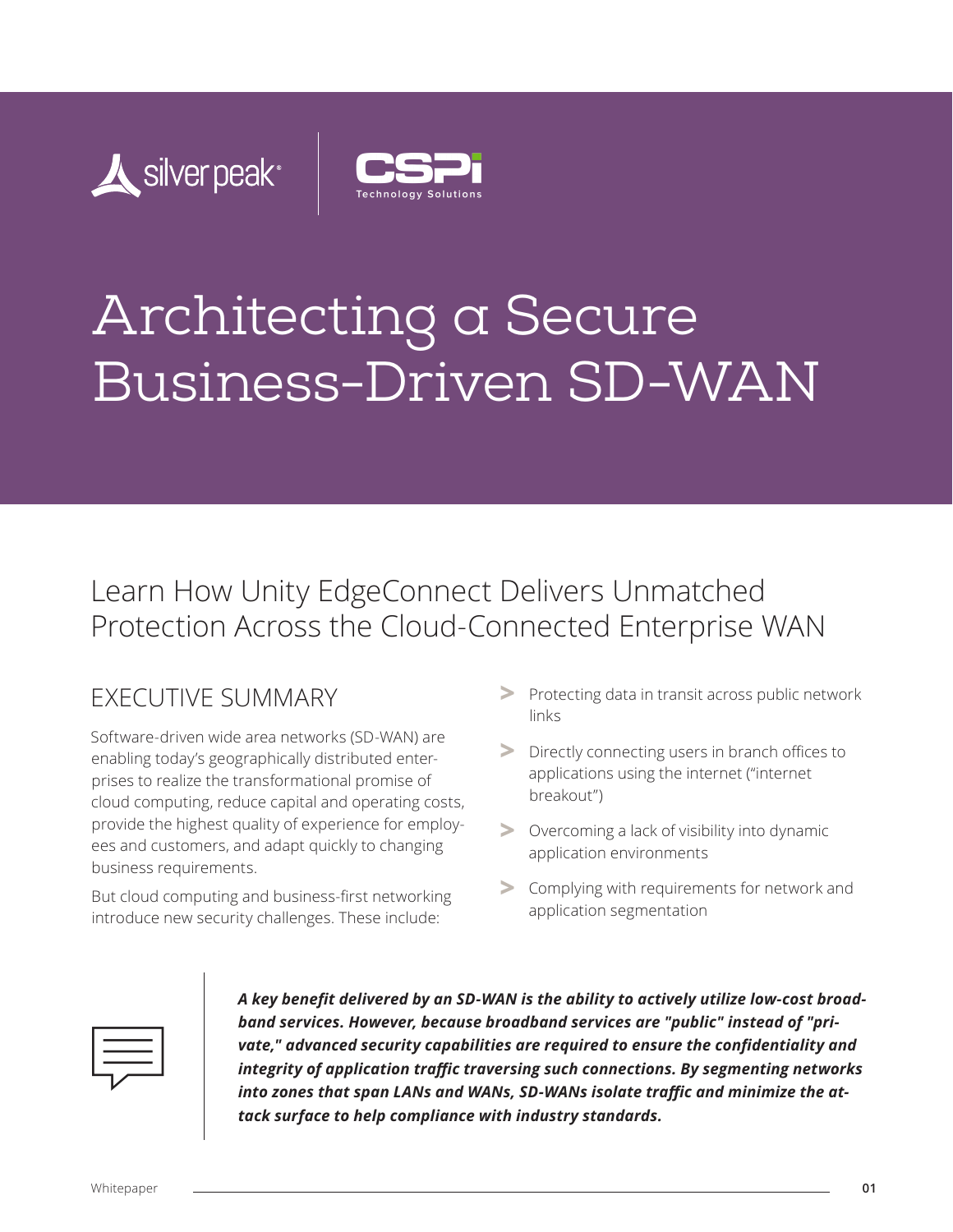This paper discusses why enterprises are embracing SD-WAN platforms at an accelerating pace, and how a comprehensive SD-WAN security deployment can better safeguard today's dynamic, cloud-first enterprises. It then goes on to reveal the extensive set of security capabilities incorporated in the Unity EdgeConnect™ Software Defined WAN (SD-WAN) edge platform from Silver Peak.

As you'll soon come to appreciate, the net result is an SD-WAN platform that supports key use cases (e.g., internet breakout to improve SaaS application and IaaS performance) and the key principles of a software-defined computing environment (e.g., being application-driven and enabling automation). Today's SD-WAN technology dramatically improves security over traditional networking infrastructures, and delivers a level of protection that meets or exceeds the security and compliance mandates of the modern enterprise.

# Why SD-WAN Matters

The primary job of the WAN is to connect distributed users to the applications they need to do their jobs. As applications and computing models have changed, that job has become more difficult, and more important.

Enterprises that try to manage WANs using traditional routers or even basic SD-WAN approaches are faced with continual compromises and tradeoffs. Manual processes and complex architectures prevent organizations from provisioning new applications quickly, or responding to changing conditions related to peak loads, unavailable network links, or denial of service (DoS) attacks. It is impossible

to guaranty service level agreements for real-time applications, resulting in inconsistent quality of experience for system users. Security concerns can hamper the use of low-cost broadband connections and slow the move toward the cloud in general, and SaaS applications in particular.

Real-time, peer-to-peer communication is driving the need for higher performance and increasingly meshed connectivity. Then there's the Internet of Things (IoT) and big data apps, which are representative on the whole of both the increasing diversity of applications and the growing volume of data that today's WAN must be able to handle… ideally in a differentiated manner that ensures each is treated according to its individual characteristics and needs (e.g., relative to QoS, security, etc.).

The impact of these changes to the application landscape is that the enterprise WAN needs to change too. Traditional, private line connectivity options (such as multi-protocol label switching, or MPLS) and routing practices — backhauling, in particular — are clearly a poor match for cloud-based apps, burgeoning amounts of internet traffic, and peer-to-peer interactions. Key shortcomings include the high cost of such network services and architectures, the negative impact they have on performance (especially for internet or cloud-destined traffic), and the fact that they are too rigid.

In comparison, an advanced SD-WAN platform enables enterprises to shift to a business-first networking model, where the network conforms to the needs of the business instead of the business being constrained by the limitations of the network. In the business-first networking model, resources can be

More than 80 percent of enterprise workloads will be in the cloud by 2020, with more than 40 percent running on public cloud platforms

LogicMonitor Cloud Vision 2020 survey<sup>1</sup>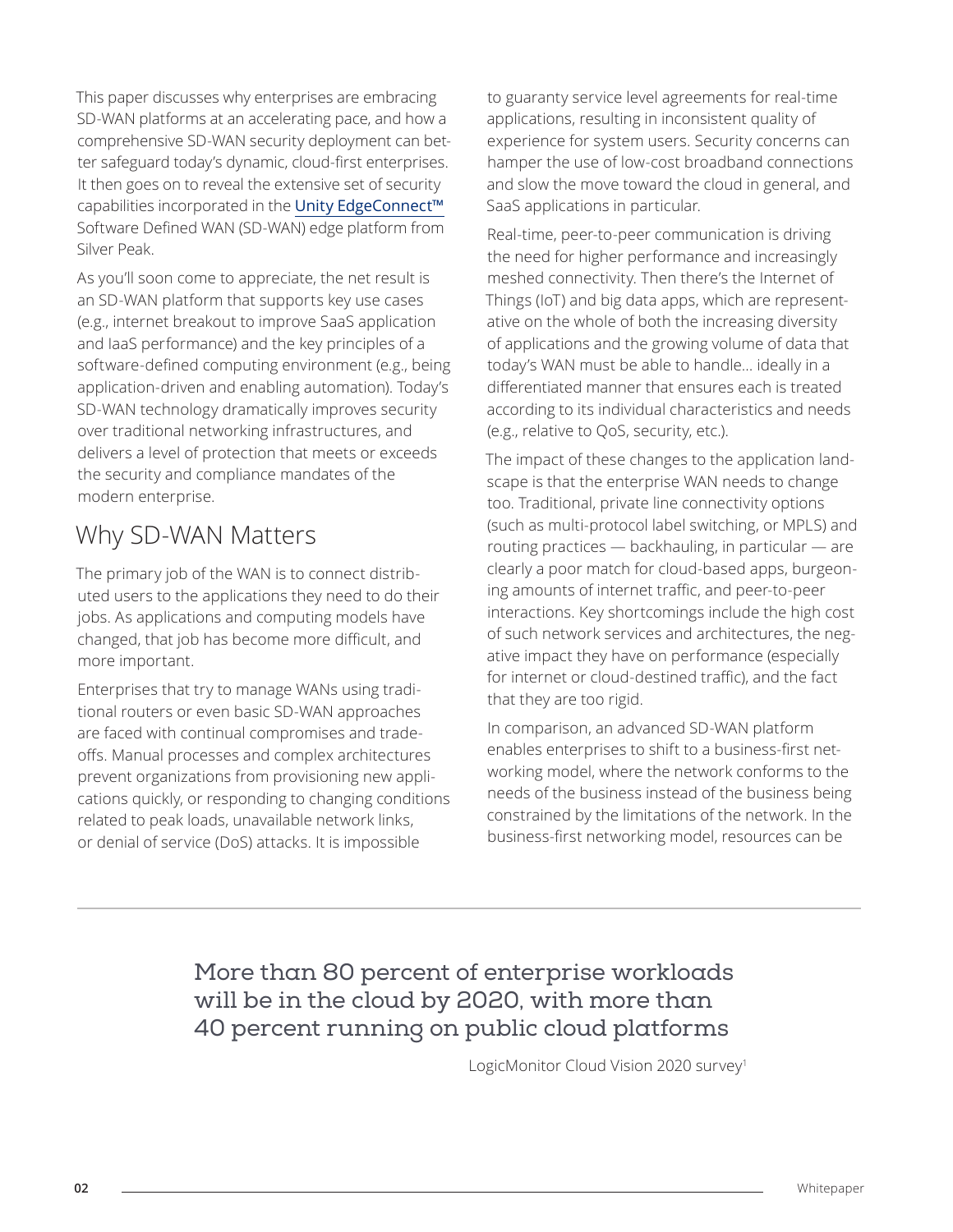re-allocated automatically to match the business priority and security requirements of every application. The network stays in compliance with business and security policies. The enterprise can fully leverage low-cost broadband connections, SaaS applications, and cloud computing platforms. The benefits include:

- **>** Always-consistent application performance and availability
- **>** Reduced WAN total cost of ownership (TCO)
- **>** Increased network and business agility
- **>** Enhanced security2

### Why Security Is Critical to SD-WAN Success

Strong security is a prerequisite and integral element of many of the benefits of a business-driven SD-WAN.

For instance, the use of broadband internet as lowcost connectivity option is core to the SD-WAN value

### Backhauling and Internet Breakout

The practice of backhauling is where branch office application traffic destined for (or returning from) the internet is routed via a WAN connection between the branch and a corporate headquarters location. This allows it to benefit from the security controls and countermeasures deployed at the headquarters site before being routed to the internet. However, backhauling application traffic results in poor performance due to added latency. The alternative, referred to as local internet breakout, is where selected branch office application traffic is routed directly to/from the internet (i.e., without the need to traverse the WAN and pass through a set of centrally deployed security tools before ultimately reaching the cloud-based application).

proposition. However, the fact that broadband is "public" instead of "private" introduces the need for capabilities to ensure the confidentiality and integrity of application traffic traversing such connections. And let's not forget, too, that inline deployment of SD-WAN devices places them "in the line of fire" at least compared to the scenario where a traditional WAN optimizer is implemented in an out-of-path configuration.

Enabling internet breakout is another good example. Although it's essential for enhancing performance and reducing the bandwidth (i.e., dollars) needed for backhauling, it also exposes branch users and their local networks directly to the internet and its myriad threats. So now you need a way to limit outbound destinations, block unwanted/unsolicited inbound traffic and filter allowed/expected traffic for threats.

However, not all web applications are created equal, and some web traffic can expose the enterprise to viruses, trojans, DDoS attacks and other vulnerabilities. Therefore, direct internet breakout must also be secure. For example, a web traffic security policy could be defined as follows:

- **>** Send known, trusted business SaaS traffic such as Office365 and Unified Communications-asa-Service (UCaaS) directly to the internet.
- **>** Send enterprise data center-hosted application traffic directly to headquarters.
- **>** Send all untrusted, suspicious and unknown web traffic (for example, peer-to-peer network traffic and traffic from countries in which the company does not do business) to a cloud-hosted security service.

To implement such a policy, web traffic must be steered granularly to its intended destination. This requires identifying the application on the first packet because once an application session has been established, it cannot be redirected to an alternate destination without breaking the flow resulting in application disruption. And because IP address ranges utilized by SaaS applications change almost continuously, address table updates must be automated and implemented on a daily basis.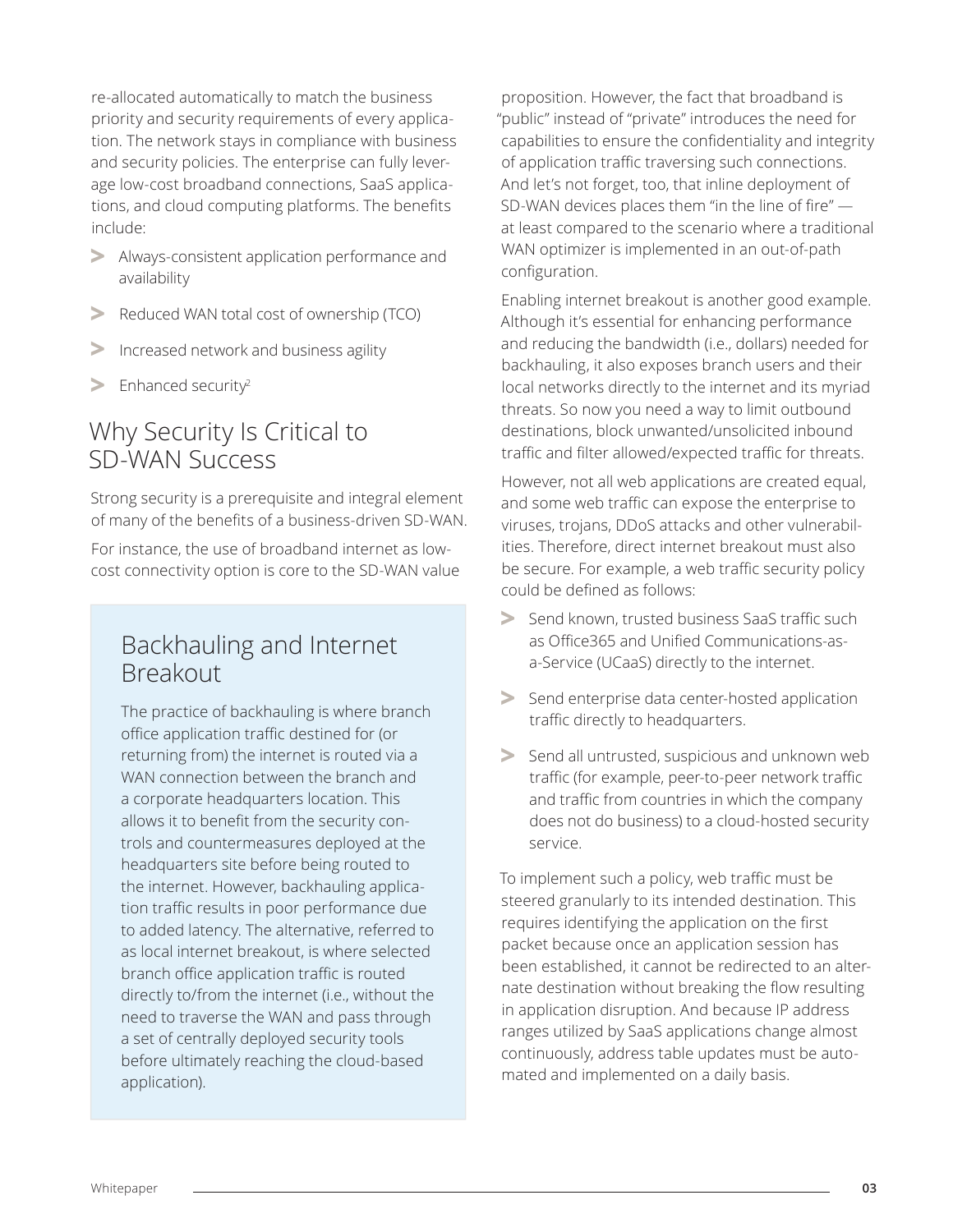

Figure 1: Application traffic must be identified on the first packet to steer traffic to its correct destination to enable granular security policy enforcement. As more applications migrate to the cloud, new cloud-hosted security services have emerged, providing improved application performance. Centralizing security services provides faster response to new threats as they are discovered.

Additional areas where security is applicable to the success of an SD-WAN implementation include:

- **>** Enabling applications with different security requirements to share the same physical connectivity
- **>** Enabling faster deployment and more efficient management — for example, with secure, automated provisioning of SD-WAN devices, automated security policy enforcement, and a secure management plane
- **>** Enabling consistent enforcement of an application's specific security policies regardless of where that application is located or accessed

### Introducing Silver Peak Unity EdgeConnect

The Silver Peak Unity EdgeConnect™ SD-WAN edge platform, the industry's only business-driven SD-WAN solution, provides enterprises with the flexibility to use any combination of transport technologies — including public broadband services — to connect users to applications without compromising application performance or security. The three main components of the platform include:

- **>** Unity EdgeConnect zero-touch physical or virtual appliances, which are deployed at an organization's branch offices, central sites, and cloud data centers
- **>** Unity Orchestrator™, a centralized management system that enables simplified configuration and orchestration of the entire WAN and provides complete observability into both legacy and cloud applications; QoS and security policies are defined centrally and automatically deployed globally to all appliances in the SD-WAN, increasing operational efficiency and minimizing human errors which can jeopardize branch security
- **>** Unity Boost™, an optional WAN optimization performance pack that enables IT teams to engage Silver Peak market-leading WAN optimization capabilities, where needed, simply by checking a box in the Orchestrator interface

The Silver Peak Unity EdgeConnect SD-WAN edge platform is designed with an extensive set of capabilities that address the security challenges and requirements inherent in SD-WAN implementations.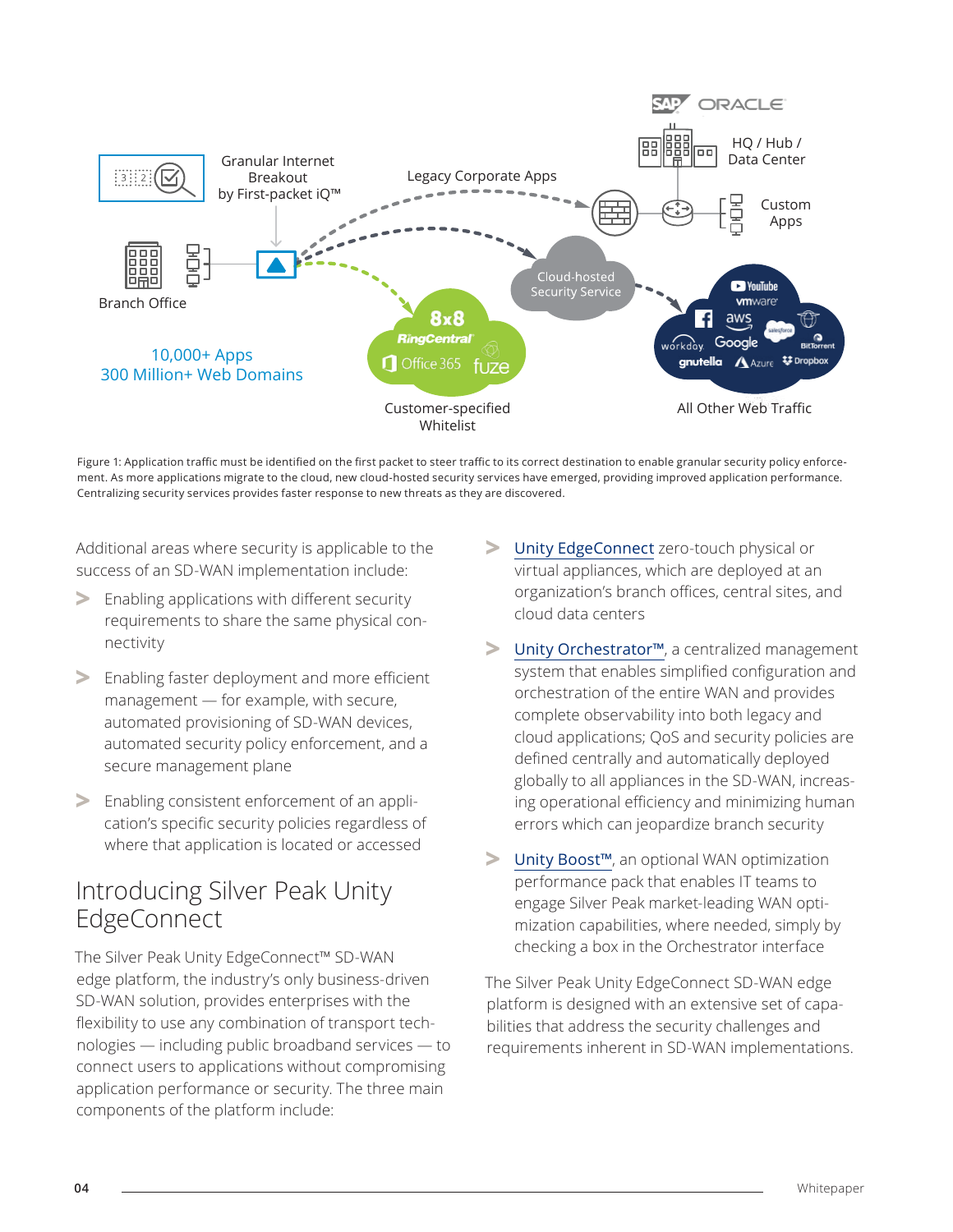### How EdgeConnect Delivers a Secure SD-WAN

EdgeConnect goes well beyond the basics of ensuring the confidentiality of application traffic traversing public networks. An extensive set of security capabilities provides coverage across four essential areas: the data plane, the management plane, partner integrations, and compliance. The net result is the full-spectrum of protection needed for enterprises to fully realize the benefits of an SD-WAN architecture — enhanced application performance, lower WAN TCO, and increased business agility — without being exposed to greater security risks.



Figure 2: Silver Peak Unity EdgeConnect SD-WAN Edge Platform

### Application-driven Data Plane **Security**

Different applications deserve — or perhaps even require — different treatment when it comes to how they are handled from a security perspective (not to mention other "perspectives," such as QoS, performance optimization, and tunnel bonding policy). For example, a business application that is processing sensitive transactions might require encryption regardless of the type of transport being used to meet compliance requirements, while SaaS applications could be left to rely on their own native

capabilities (e.g., TLS). This is why it's important to have an application-driven SD-WAN, where policies and configuration settings can be implemented on a per-application basis.

Relevant security capabilities available with EdgeConnect include:

**Data-in-Transit Protection**: Each EdgeConnect data path is protected by IPSec tunnels that use AES 256-bit encryption to maintain application and data confidentiality. EdgeConnect uses an "IKE-less" IPsec UDP protocol; that is, it employs standards-based IPsec UDP encryption but doesn't require Internet Key Exchange pre-shared keys. Encryption keys are never repeated and are directionally unique. Unity Orchestrator manages the encryption keys and rotations automatically, which reduces tunnel setup time without a loss of service. This protocol avoids problems encountered when deploying NAT (Network Address Translation) with IKE, such as failures when branch offices have multiple devices with different VPN requirements. Because IKE-less tunnels use different ports over IPsec, they are unlikely to be limited or blocked by upstream firewalls. These advanced features for protecting data in transit increase the flexibility, security, and robustness of secure communication between remote endpoints.

**End-to-end network segmentation:** EdgeConnect allows enterprises to create multiple applicationspecific virtual WAN overlays (also called business intent overlays). Each virtual overlay specifies priority and quality of service requirements for application groups based on business requirements. Using these specifications, EdgeConnect automates traffic steering end-to-end across all underlying WAN transport services.

Each virtual overlay is mapped to a LAN-side zone or zones. A zone may be comprised of VLANs, physical and logical interfaces, and sub-interfaces. Each zone can be assigned security policies that limit connectivity with other zones. For example, a policy could allow only outgoing traffic, or allow incoming traffic only from approved (white listed) applications and services, or block all traffic from less secure zones.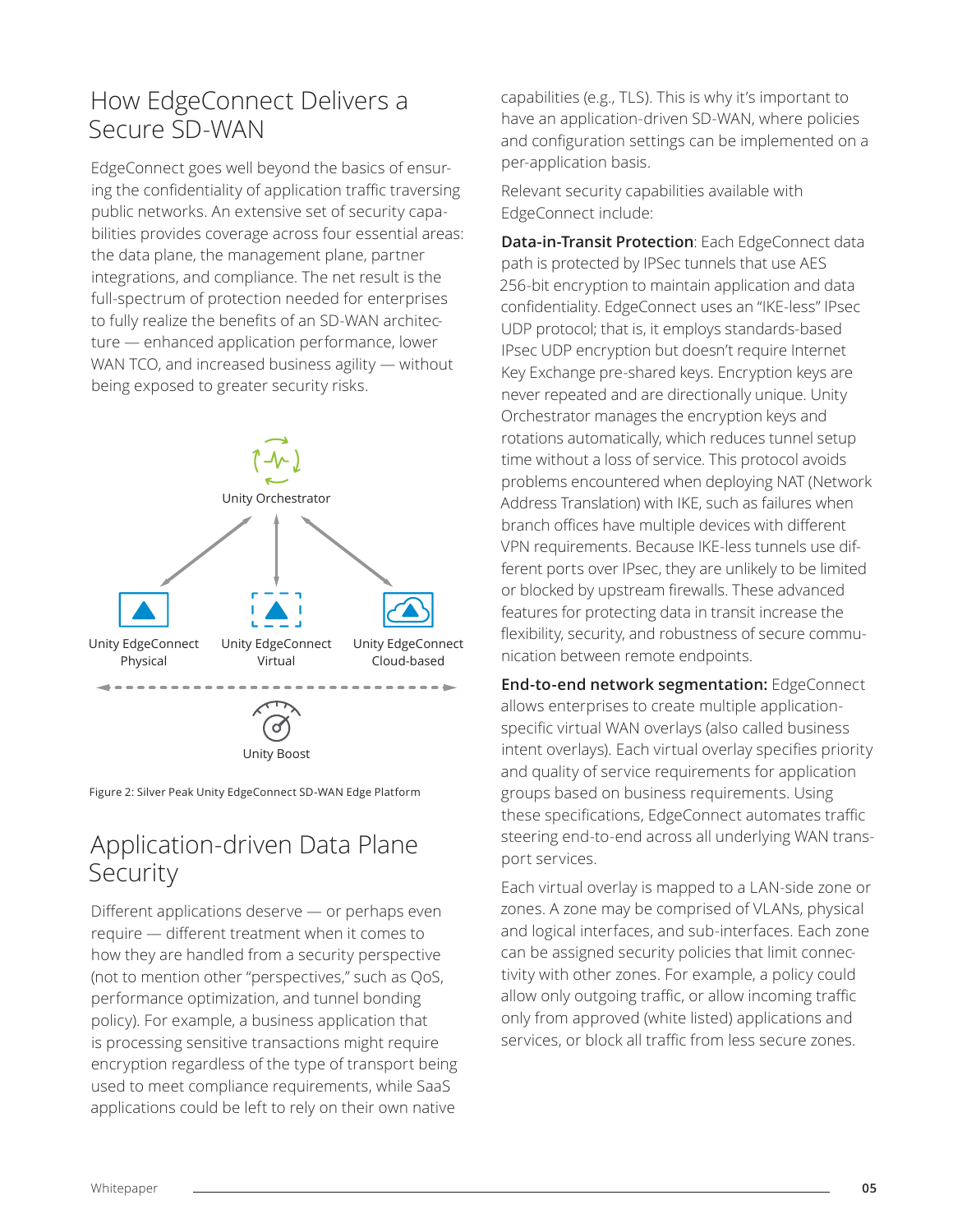With end-to-end network segmentation:

- **>** Micro-segmentation is extended from the LAN, across the WAN, and to data centers and cloud platforms
- **>** Traffic within each zone is isolated from traffic in other segments, reducing unauthorized access and limiting the scope of incidents
- **>** High-priority applications enjoy faster, more reliable performance across WANs, increasing application availability and improving the experience and productivity of end users

**Simple policy creation:** IT administrators can create end-to-end network segments in minutes using an intuitive graphical user interface. These segments can connect LANs with other LANs (LAN-WAN-LAN) and with data centers (LAN-WAN-data center). The virtual WAN overlays are defined based on business requirements and intent, not infrastructure details like IP addresses. Zone-based security policies are displayed in a configuration matrix that makes them easy to understand.

Matrix View Table View Implicit Drop Logging Alert

#### **Central orchestration and automated enforce-**

**ment:** Once virtual WAN overlays and zone-based firewall policies have been defined, Orchestrator deploys them to all EdgeConnect SD-WAN appliances, where they are automatically enforced. This replaces the time-consuming manual configuration of routers and firewalls every time a policy changes. The benefits include:

- **>** Consistent security policy enforcement across LANs and WANs
- **>** Fewer configuration errors
- **>** Improved compliance with regulations and industry standards
- **>** Increased productivity for security and operations staffs

**DDoS Defense:** With the rising frequency of distributed denial-of-service (DDoS) attacks, it is imperative that enterprises establish cost-effective defenses for any and all sites that might be affected. With EdgeConnect deployed at branch locations,

| To Zones $\Rightarrow$<br>From Zones | To Default | To GuestWifi                       | <b>To WAN</b>                                    | To BusinessCritical                              | To InternetBreakout                                                |
|--------------------------------------|------------|------------------------------------|--------------------------------------------------|--------------------------------------------------|--------------------------------------------------------------------|
| From Default                         | Allow All  | Allow: Printer<br>Deny: Everything | Allow: Ipfix<br>Allow: syslog<br>1 more rule     | Deny All                                         | Allow: Office365Exchange<br>Allow: SharePointOnline<br>1 more rule |
| From GuestWifi                       | Deny All   | Allow All                          | Deny All                                         | Deny All                                         | Allow: ACL Internet_Traffic<br>Deny: Everything                    |
| From WAN                             | Deny All   | Deny All                           | Allow All                                        | <b>Allow: SanctionedApps</b><br>Deny: Everything | Deny All                                                           |
| <b>BusinessCritical</b><br>From      | Deny All   | Allow: Printer<br>Deny: Everything | <b>Allow: SanctionedApps</b><br>Deny: Everything | Allow All                                        | Allow: SkypeForBusiness<br>Deny: Everything                        |
| From InternetBreakout                | Deny All   | Deny All                           | Deny All                                         | Deny All                                         | Allow All                                                          |

Merge C Replace

#### **Security Policies**

Figure 3: A security policy configuration matrix greatly simplifies the creation and management of segmentation rules.

 $\overline{\mathbf{v}}$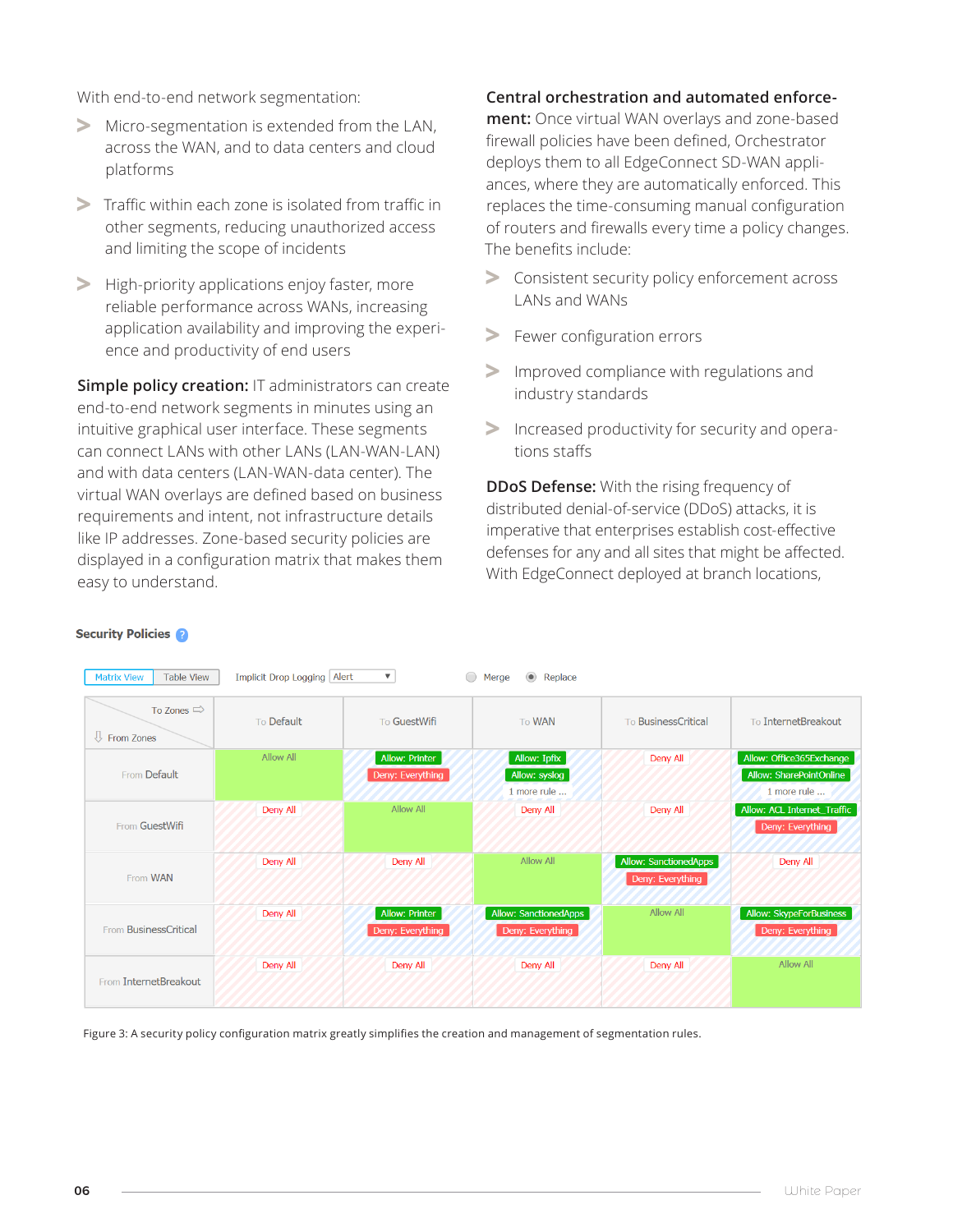that's precisely what you get. In the event a broadband connection is flooded by a DDoS attack, EdgeConnect drops the attack packets early at the input interface level by matching a hash of the incoming flows against existing LAN initiated flows. Further, EdgeConnect dynamically dynamically leverages other available connections to sustain operations with no degradation to application performance or impact to SD-WAN manageability. EdgeConnect protects not

only itself, by dropping the offending traffic, but also protects all of the users and systems both on the local network and over the remaining, operational WAN connections.

**Data-at-Rest Protection**: All blocks of data that persist within EdgeConnect appliances as a result of the Unity Boost WAN optimization data de-duplication capability are protected with AES 128-bit encryption.



Figure 4: EdgeConnect protects the SD-WAN from DDoS attacks and routes traffic across an alternate transport service to keep applications running, enhancng business continuity.

### Intelligent, Secure Traffic Steering

Although it's not a security capability per se, EdgeConnect First-packet iQ™ classification plays an important role in the overall effectiveness of the Silver Peak SD-WAN edge platform. By identifying applications on the first packet of a session, it enables application-driven traffic steering that not only ensures efficient use of WAN resources, but also helps automate security policy enforcement. For example, with First-packet iQ, trusted

SaaS and web traffic can be sent directly to the internet (avoiding the performance impact and cost of backhauling), while unknown or untrusted web traffic can be service chained to more advanced corporate or web-based security services. Automated SaaS IP address updates described previously ensure that application traffic is directed correctly according to defined security policies.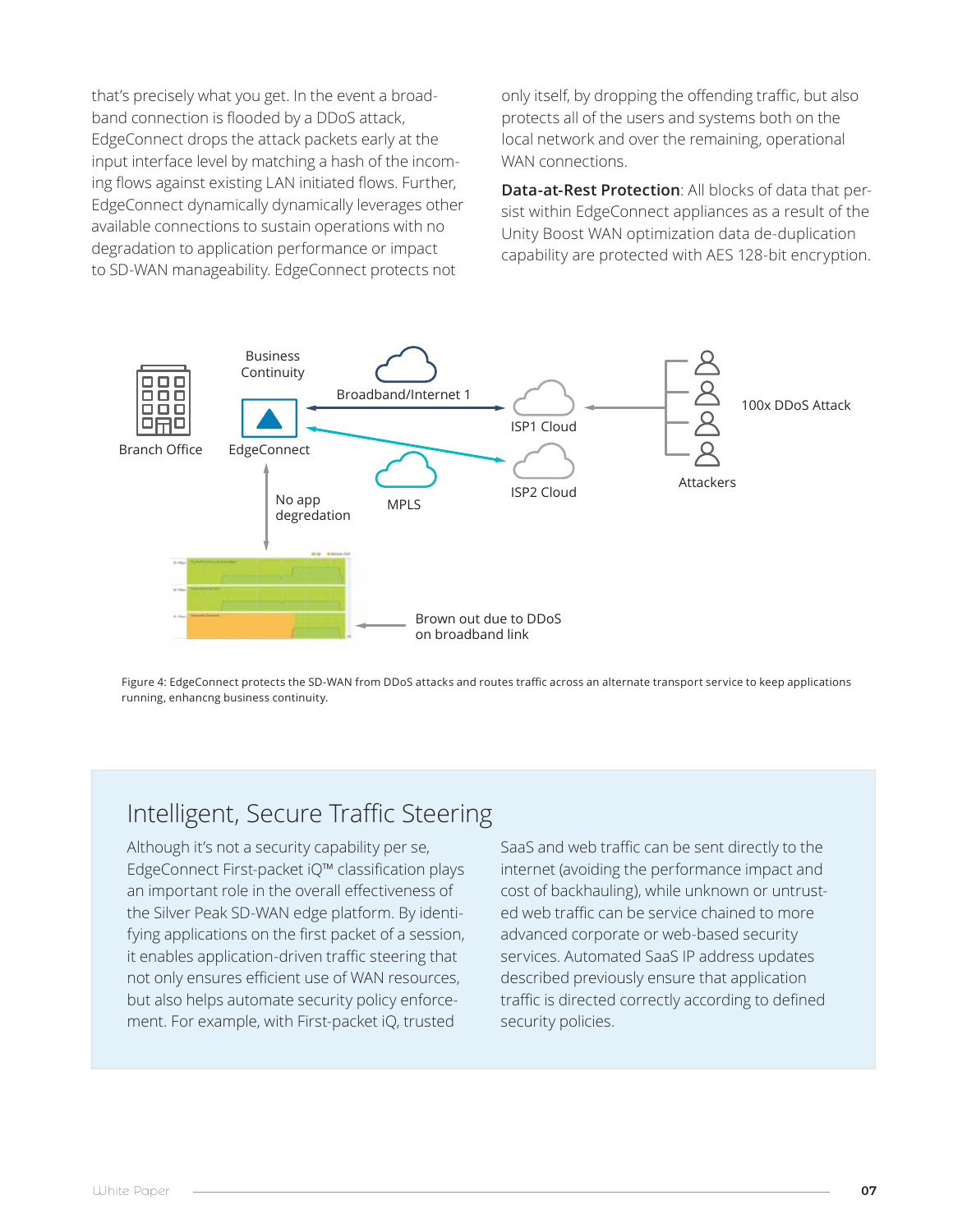### Management Plane and Systemlevel Security

Despite being less top-of-mind than its data plane counterpart, system and management plane security is no less important. Relevant EdgeConnect capabilities in this area include:

**Secure, Zero-Touch Provisioning**: A key part of the EdgeConnect value proposition is a plug-and-play deployment model that enables rapid installation, without the need for a distributed IT presence. Security for this process takes the form of a two-step authentication and authorization procedure. Before receiving its settings and policies and becoming an active part of the SD-WAN, each newly connected EdgeConnect appliance first must be authenticated by the Silver Peak Cloud portal and then "approved" by an IT administrator using Orchestrator. In addition, Orchestrator can also be used to subsequently revoke access for a given appliance (e.g., if it is stolen or otherwise compromised). This results in any in-flight traffic being dropped, and the specified appliance being unable to download configuration information or join the SD-WAN.

**Encrypted Management Communications**: All communication sessions between EdgeConnect appliances, Orchestrator, the Silver Peak cloud portal, and administrators' web browsers are protected with TLS 1.2. Furthermore, all weak protocols (e.g., SSLv2, SSLv3, TLS 1.0, TLS 1.1), weak hashes (e.g., MD5), and weak encryption algorithms (e.g., DES, RC4) are disabled by default.

**System Hardening:** EdgeConnect is a hardened appliance that ships with the factory default "harden" mode. This approach ensures out-of-the-box security for appliances plugged in for the first time."

Subsequently, on zero touch provisioning and configuration, a strong password per standard FIPS 140-2 guidelines is always enforced on the appliance. This prevents malware from using default passwords to gain unauthorized access to the appliance. All non-essential management services like SSH, FTP are closed by default.

Other management plane protections include:

### Robust user authentication and authorization

- **>** Support for local, RADIUS, TACACS+, and OAuth for authentication and authorization with identity management systems such as Active Directory and Okta.
- **>** Granular role-based access control with readonly users and multiple administrator roles
- **>** Whitelisting for Orchestrator that restricts administrative access to a specific set of IP addresses or subnets

### Extensive logging for both Orchestrator and EdgeConnect

- **>** Event logs/alarms for system errors pertaining to memory, CPU, network interfaces, routing, and management plane connectivity
- **>** Threshold crossing alerts configurable, rising and falling thresholds to signal imminent/ approaching conditions for concern, such as high memory or bandwidth utilization
- **>** Audit logs for tracking all access to an activity conducted via any of the available management interfaces (CLI, WebUI, or REST APIs)
- **>** Firewall logs traffic flows inspected by the Silver Peak Zone-based firewall rules can be "Allowed and Logged" or "Denied and Logged". Firewall logs can be streamed to a third party tool (e.g. SIEM).
- **>** Netflow/traffic logs for capturing full (non-sampled) flow data so that it can be streamed to a third-party tool (e.g., Netflow collector (remove: SIEM)

In addition to being critical for network management and incident response, log data can be valuable for complying with standards such as HIPAA.

**Rigorous processes for for vulnerability management:** Silver Peak has made significant investments over many years in rigorous processes for detecting and managing vulnerabilities in its technology.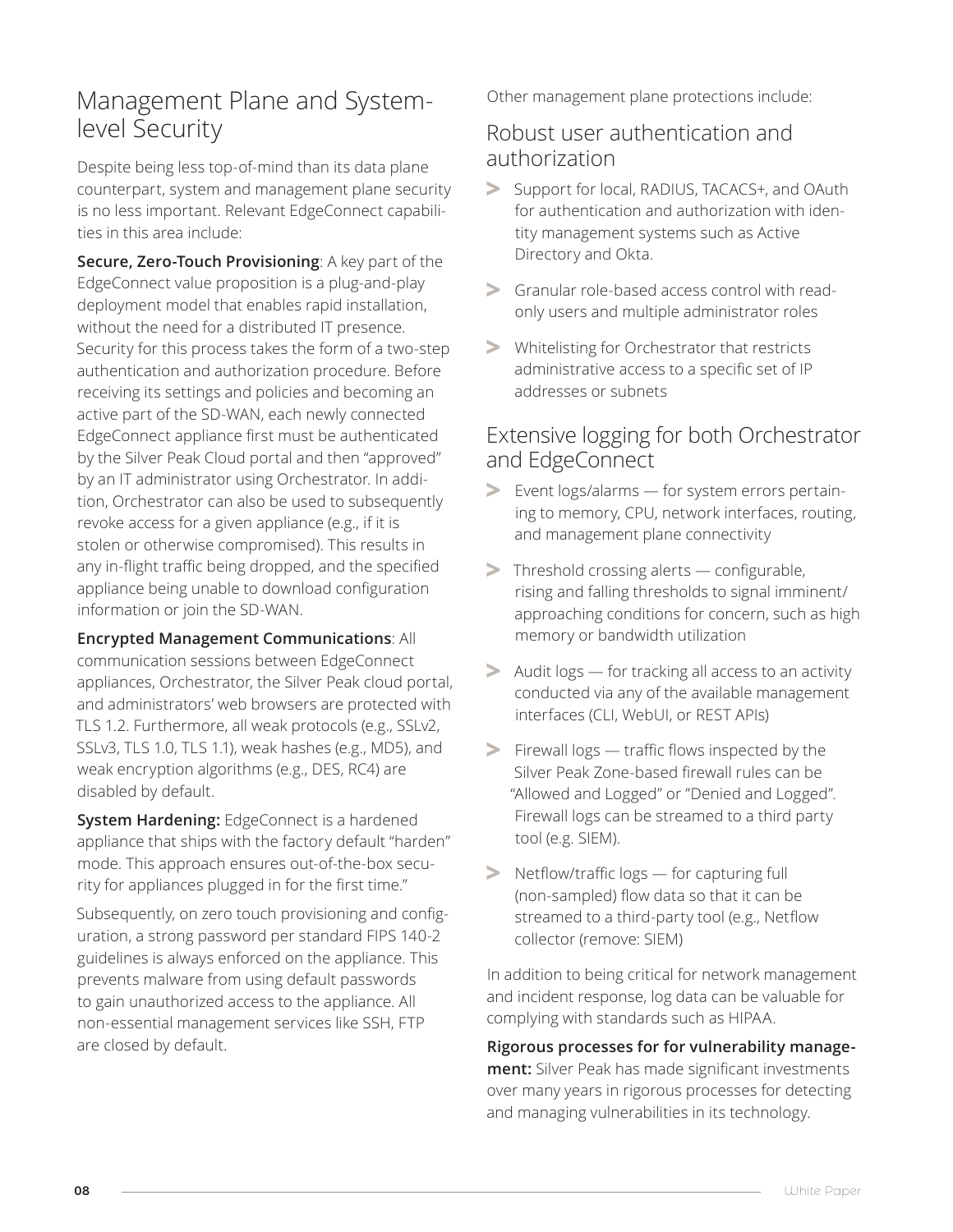

Figure 5: EdgeConnect integrated stateful firewall and simplified service chaining to secure web gateways and next-generation firewalls provides a comprehensive security solution for branch offices.

A dedicated team continually conducts vulnerability assessments and runs penetration tests for every release of every product, including cloud products. Customers and industry researchers are invited to submit security issues and vulnerabilities (and can use a PGP public key to encrypt sensitive information in their reports). The Silver Peak Product Security Incident Response Team (PSIRT) quickly analyzes announced vulnerabilities and security issues, determines if they are applicable to any of the company's products, documents recommended actions for Silver Peak customers, and publishes security advisories on the Silver Peak website.

### Security Technology Partnerships and Service Chaining

Third-party security products and services are — or, at least should be — another big part of the overall effectiveness equation for an SD-WAN solution.

EdgeConnect supports the integration of third-party security technologies into the SD-WAN architecture as follows:

**Security Partners:** Most organizations already have an existing set of security tools and infrastructure in which they've made a considerable investment. Plus, when it comes to security, it's simply not realistic for a single solution provider to do everything on its own. The scope of threats, risks, and corresponding

technologies is simply too great. The net result is that it's not only advisable to work with third-party security solutions, but also necessary. This is why Silver Peak maintains technology partnerships covering solution areas such as next-generation firewalls, secure web gateways, anti-malware tools, and sandboxing products from security companies like

#### Check Point, Forcepoint, Infoblox, McAfee, OPAQ Networks, Palo Alto Networks, Symantec, and Zscaler. 3

**Service Chaining:** To more closely align with the ease-of-use, automation, and flexibility objectives of today's enterprises, EdgeConnect also enables simplified service chaining. With this capability, administrators can take advantage of a drag-anddrop interface to logically interwork a combination of Silver Peak and partner security capabilities in whatever arrangement best meets their needs. A few, straight-forward (yet powerful) examples include:

- **>** A service chain where internet-bound traffic is routed through cloud-based security services for Layer 7 access control, threat filtering, and analytics
- **>** A service chain where EdgeConnect and a next-generation firewall are collocated in select branch offices that are locally hosting one or more enterprise applications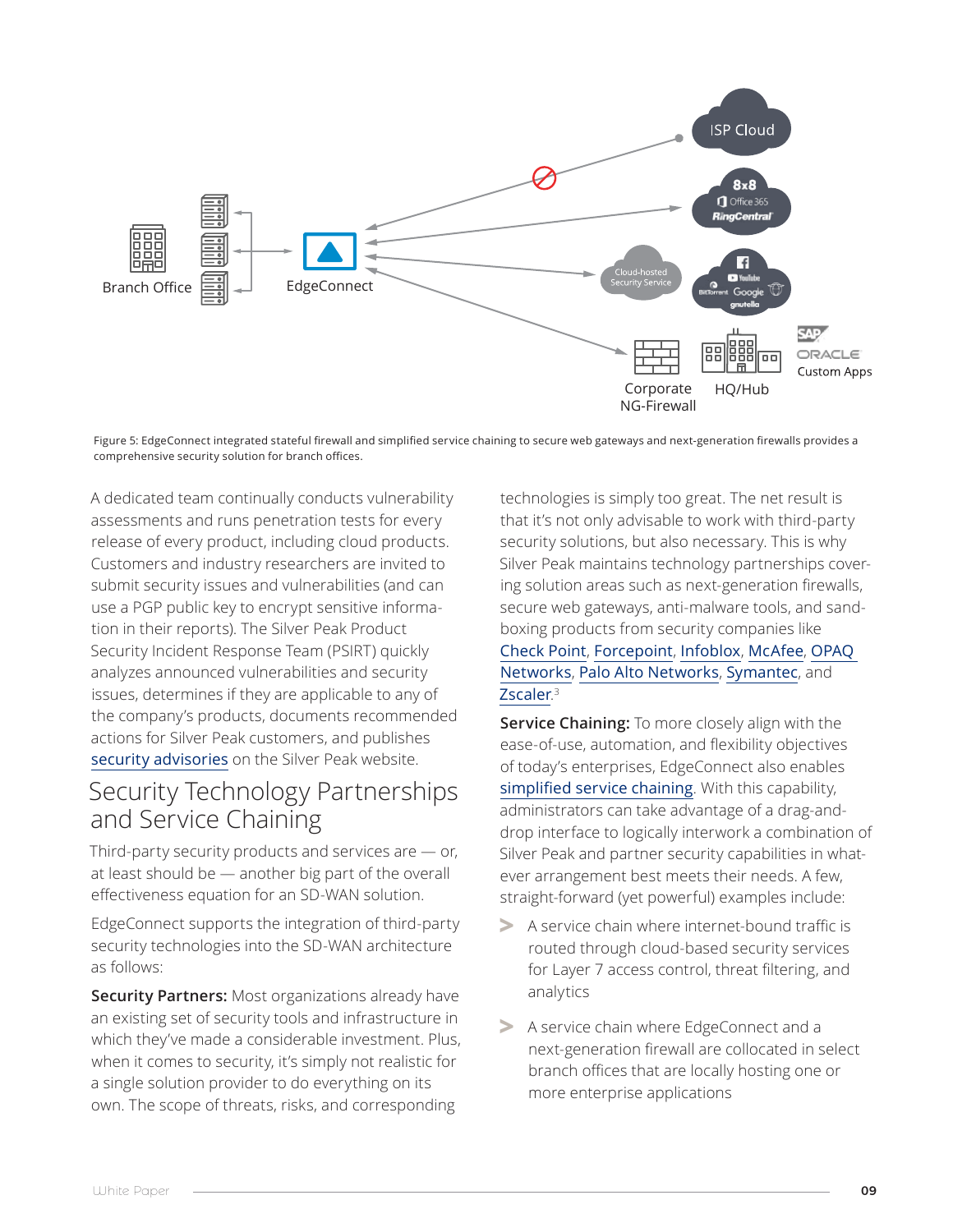Virtual WAN Overlays



Figure 6: EdgeConnect extends micro-segmentation across the WAN to help enterprises meet compliance standards.

**>** A service chain where EdgeConnect and a next-generation firewall are collocated at regional hub/office to provide advanced security screening for untrusted applications that are still being backhauled

### Security Certification and Compliance

Last, but not least, there are many ways EdgeConnect helps ease the burden of complying with relevant industry regulations, including: Health Insurance Portability and Accountability Act (HIPAA)<sup>4</sup>, Payment Card Industry Data Security Standard (PCI DSS)<sup>5</sup>, Sarbanes-Oxley Act (SOX), the European Union GDPR, and others. One example is certification to the Federal Information Processing Standards (FIPS 140-2), which provides assurance of correct implementation and failure handling for supported cryptographic functions.<sup>6</sup>

Then there are all of the security features covered so far, most of which are applicable to multiple requirements spanning multiple regulations. Authentication, authorization, and auditing capabilities, for instance, are a fundamental requirement of NIST Special Publication 800-53 (Security and Privacy Controls for Information Systems and Organizations) — and, therefore, of practically every regulation that invokes it. Notable too, especially for its uniqueness among SD-WAN solutions, is EdgeConnect's support for micro-segmentation. The ability to create encrypted, application-specific overlays can help IT teams control access to systems that store and process electronic private health information (ePHI) to support HIPAA compliance, segment off credit transactions and associated systems to substantially reduce the scope of their PCI DSS compliance efforts, and reduce the risk of unauthorized access to information about customers to meet GDPR and other privacy rules.